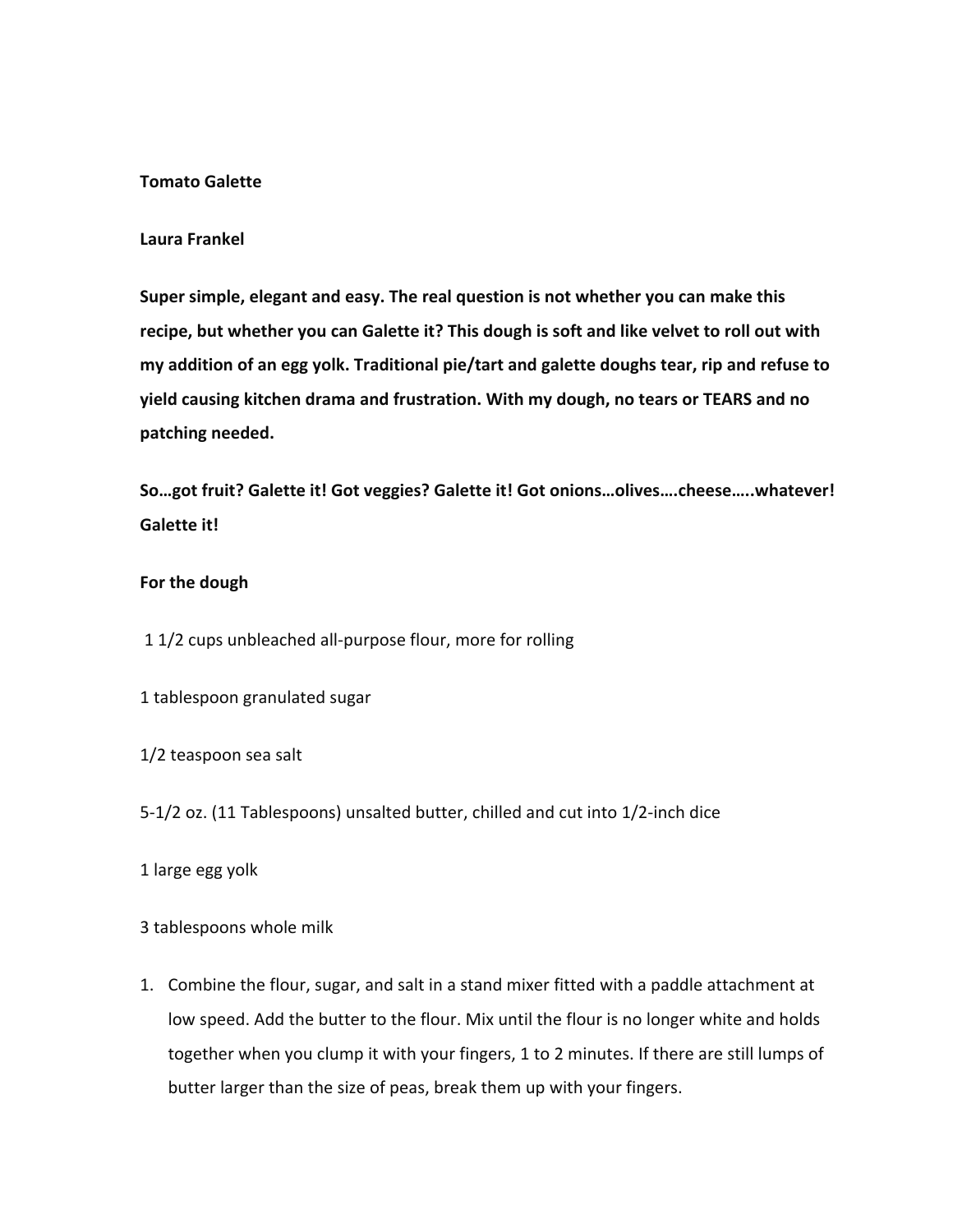2. In a small bowl, beat the egg yolk and milk, and add to the flour mixture. Mix on low speed just until the dough comes together, about 15 seconds; the dough will be somewhat soft. Turn the dough out onto a sheet of plastic wrap, press it into a flat disk, wrap it in the plastic, and let it rest in the refrigerator for 15 to 20 minutes before rolling out. Dough can be made up to 2 days before using.

## **For the filling**

1 pound (about 2 medium) best quality fresh tomatoes, sliced about ¼ inch thick

½ teaspoon sea salt

- 1 cup mascarpone cheese
- 3 tablespoons cheese (parmesan, gruyere, mozzarella)

1 whole egg

- 1 tablespoon Dijon style mustard
- ¼ cup chopped fresh herbs (thyme, parsley, chives, basil, tarragon work well here)

Pinch of sea salt

Freshly cracked black pepper

3 tablespoons parmesan cheese

- 1. Sprinkle sliced tomatoes with salt and place in a colander. Allow to sit for about 20 minutes to draw out some of the moisture. Pat dry and set aside.
- 2. Whisk together cheeses, egg, mustard, fresh herbs, salt and pepper.

### **For the topping**

1 cup grated parmesan

Chopped olives

Fresh herbs

1 whole egg, beaten